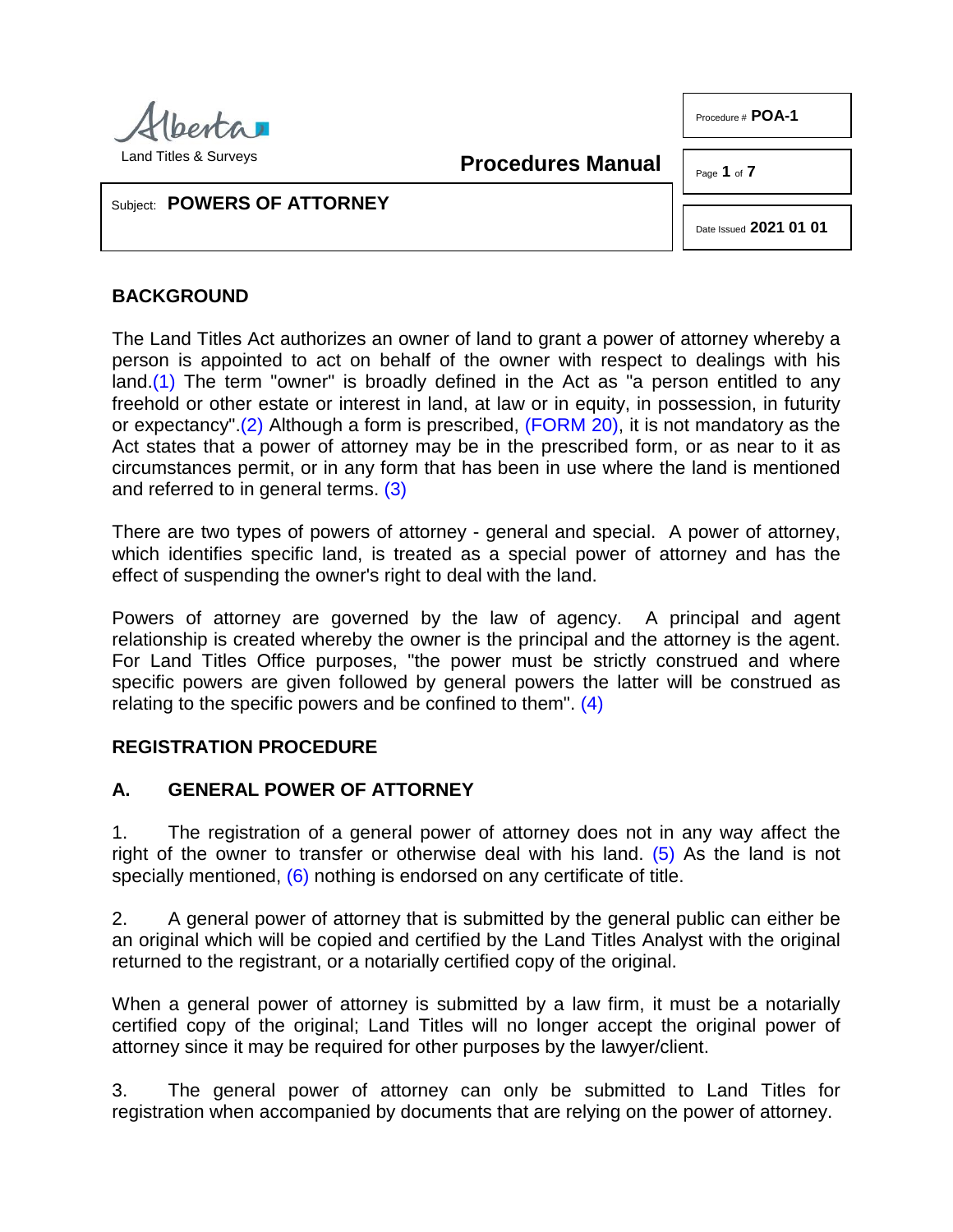4. A notarized copy of the general power of attorney must be included each time a document that is relying on it is submitted for registration and will be attached to the document that is to be registered.

5. A general power of attorney where the donor is a registered Corporation pursuant to section 27 of the Land Titles Act, is acceptable for registration and will be recorded in a reference index.

The SPIN2 document type to be used when creating a Document Registration Request (DRR) form is: Power of Attorney - General

The code used for registration at Land Titles is: POWG

#### **B. SPECIAL POWER OF ATTORNEY**

1. A special power of attorney is one that specifically refers to land and is therefore endorsed against the appropriate titles. When registered, the right of the owner to deal with the land is suspended as to the powers granted until the special power of attorney is revoked. [\(7\)](#page-5-6)

<span id="page-1-0"></span>2. The special power of attorney must be an original which will be retained by the Land Titles office since it is to be registered on the title. A notarially certified copy of the original is unacceptable unless authorized by a court order or fiat.

3. If a special power of attorney is submitted in connection with a specific transaction, it is given a separate registration number and charged the fee in [Tariff](http://www.servicealberta.ca/pdf/ltmanual/APPENDIXI.PDF)  item [11\(6\).](http://www.servicealberta.ca/pdf/ltmanual/APPENDIXI.PDF) If the certificate of title is being cancelled concurrently by subsequent documents, the power of attorney will be attached to the document being registered to eliminate the need to register it first under a separate DRR and then to drop it during the title cancellation process. A separate Tariff item will not be charged for the power of attorney in this specific case.

4. If the power of attorney pertains to a specific instrument, that instrument registration number is added in the POWS screen on ALTA. If the power of attorney is restricted as to the power granted, or includes a time limitation, this information is included in the endorsement by adding the term "RESTRICTED" in the particulars.

#### **C. GENERAL REQUIREMENTS**

In order to be registrable at the Land Titles Office, all powers of attorney must make reference to the ability to deal with real property.

<span id="page-1-2"></span><span id="page-1-1"></span>1. The normal execution requirements must be complied with.  $(8)$   $(9)$ 

<span id="page-1-3"></span>2. A power of attorney may specify a position or an office instead of an individual. [\(10\)](#page-5-9) An attorney can be a corporation; if the attorney is a corporation it should meet the requirements of section 27 of the Land Titles Act.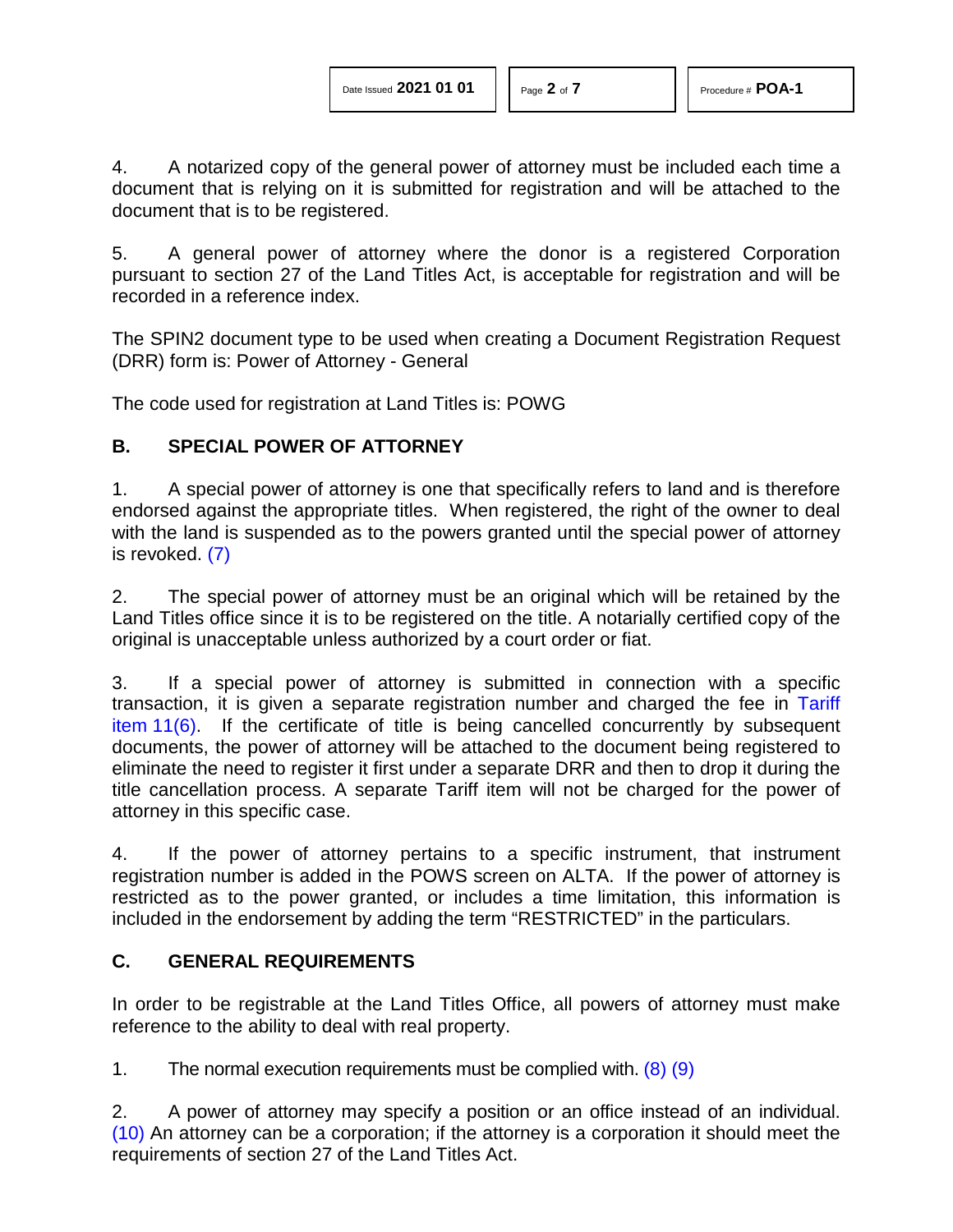3. An irrevocable power of attorney may be registered. The particulars noted on the reference index or on a title must indicate that the power is irrevocable so that special revocation requirements will not be overlooked.

4. An attorney under a power of attorney cannot grant a further power of attorney unless the original power specifically authorizes it. Nor can a trustee, receiver, executor, administrator, committee or liquidator appoint an attorney without express authority to do so. [\(11\)](#page-5-10)

<span id="page-2-0"></span>5. The full address including postal code for the attorney is required for a special power of attorney.

6. If a general power of attorney, which does not contain a revocation of powers, previously granted is presented for registration, it is rejected with a request for advice as to whether the registrant wishes to revoke the previous power. A special power of attorney, which does not contain a revocation of a previously granted special power of attorney, is not to be registered, if it is for the same specified purpose(s).

7. A power of attorney, which has a time and/or amount limit, may be accepted. Particulars of the limitation on the power are noted on the reference index. A timelimited power of attorney can be expired when the time has elapsed upon written request. [Tariff item 11\(5\)](http://www.servicealberta.ca/pdf/ltmanual/APPENDIXI.PDF) is charged.

The SPIN2 document type to be used when creating a Document Registration Request (DRR) form is: Expiry or Discharge

The code used for registration at Land Titles is: DISO

#### **D. REVOCATION OF A POWER OF ATTORNEY**

1. Although the Land Titles Act prescribes a form for the purposes of revocation [\(FORM 21\),](http://www.servicealberta.ca/pdf/ltmanual/FORM21.PDF) any document, which contains the required information, is acceptable.

<span id="page-2-1"></span>2. A witness and affidavit of execution are required. [\(12\)](#page-5-11)

3. A revocation is used to discharge a power of attorney that is endorsed against a certificate of title. The revocation of a general power of attorney requested by a registered Corporation pursuant to section 27 of the Land Titles Act, is recorded in the reference index.

<span id="page-2-2"></span>4. If a power of attorney is presented with a clause stating all previous powers of attorney are revoked, it is registered twice. Once as a power of attorney, as it is tied to name searches and second as a revocation. [\(13\)](#page-5-12)

5. A revocation of an unregistered power of attorney may be registered. This registration is recorded in the reference index. If specific legal descriptions are provided, a memorandum is entered on title with the particulars detailing when and to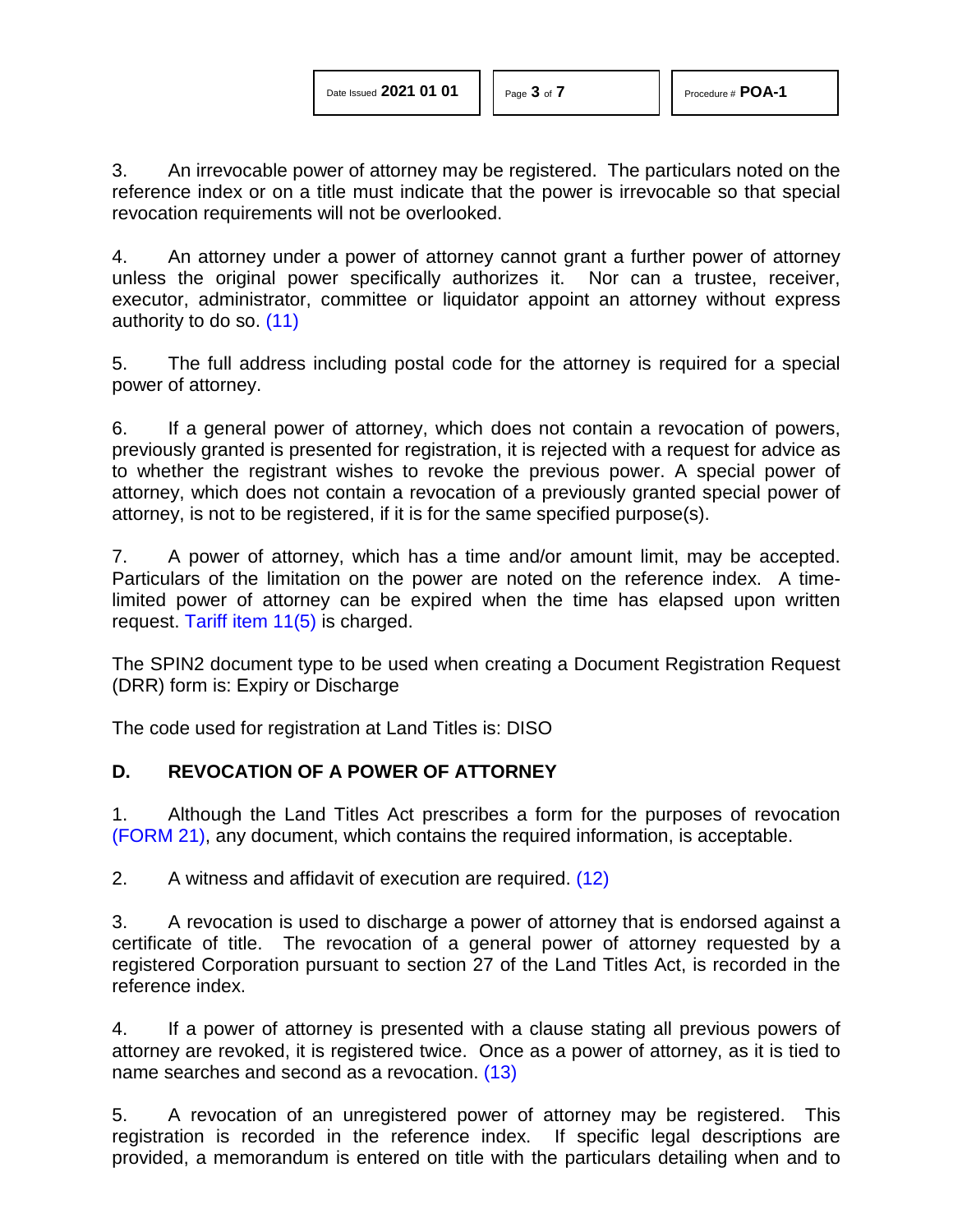whom the power of attorney was granted and when it was revoked. Use REVN on ALTA.

<span id="page-3-0"></span>6. Death generally revokes a power of attorney. [\(14\)](#page-5-13) A transmission application or a statutory declaration of the personal representative of the deceased or other person with knowledge of the circumstances, establishing that the grantor of the power of attorney is deceased, may be accepted as a revocation of the power of attorney. A copy of a death certificate or other evidence establishing death must be attached to the declaration. The procedure on Deceased Joint Tenants [TEN-1](http://www.servicealberta.ca/pdf/ltmanual/TEN-1.PDF) sets out acceptable evidence of death.

7. A power of attorney is considered to be revoked by a bankruptcy receiving order, an assignment in bankruptcy, an order under the Dependent Adults Act, R.S.A. 2000, c. D-11 or a certificate for a mentally incompetent person pursuant to the Public Trustee Act, R.S.A. 2000, c. P-44. [\(15\)](#page-6-0)

<span id="page-3-2"></span><span id="page-3-1"></span>8. The attorney must consent to the revocation of an irrevocable power of attorney. [\(16\)](#page-6-1)

The SPIN2 document type to be used when creating a Document Registration Request (DRR) form is: Revocation of Power of Attorney

The code used for registration at Land Titles is: REVP

#### **E. EXAMINATION OF DOCUMENTS EXECUTED BY AN ATTORNEY**

1. When a document signed by an attorney is submitted for registration, it is necessary to ensure that the execution of the document is authorized by the power of attorney.

2. A search of the reference index must be made to ensure that the power of attorney has not been revoked. A document signed by an attorney under a power of attorney is acceptable for registration after the power of attorney has been revoked, provided that the document is dated and executed prior to the date of revocation. [\(17\)](#page-6-2)

<span id="page-3-3"></span>3. The attorney should specify the registration number of the power of attorney being relied upon below his signature on the document he is executing.

4. When a power of attorney specifies a position or an office instead of an individual, there must be evidence in the document, preferably the affidavit of execution, verifying that the person executing the document holds the position specified in the power.

<span id="page-3-4"></span>5. An attorney may not transfer to himself or to an agent acting on his behalf unless the power of attorney specifies that he may. [\(18\)](#page-6-3)

<span id="page-3-5"></span>6. An attorney may sign a dower affidavit [\(19\)](#page-6-4) but not a dower consent, which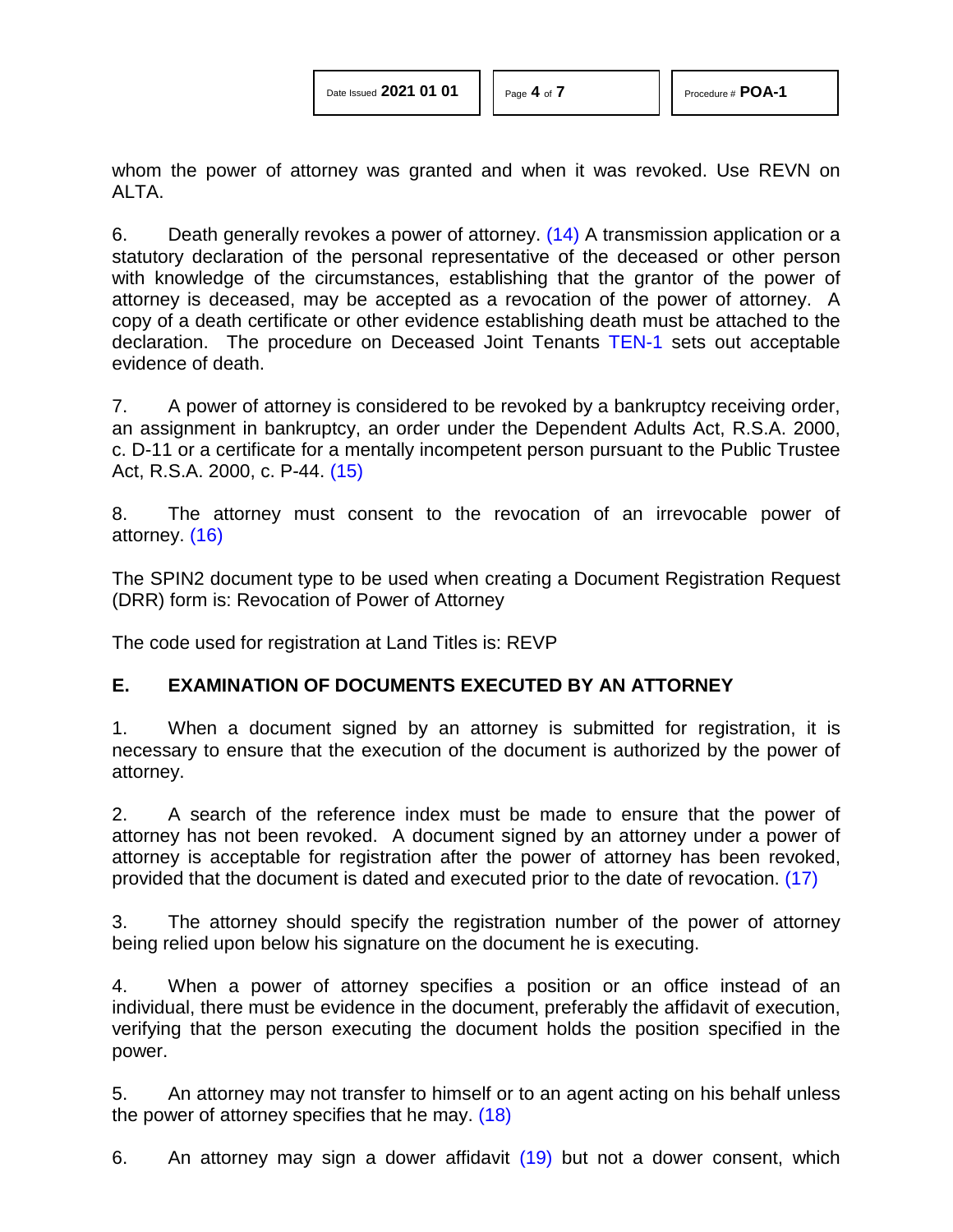requires an acknowledgment. Where an attorney executes a disposition for a joint tenant or tenants in common, his execution is deemed to be consent under section 25(2) of the Dower Act.

7. A power of attorney granted by a corporation that has subsequently changed its name or amalgamated is sufficient authority for execution of documents under the new corporate name.

<span id="page-4-0"></span>8. Execution requirements must be complied with. [\(20\)](#page-6-5)

## **F. IRREVOCABLE POWERS OF ATTORNEY GRANTED IN MORTGAGES OR ENCUMBRANCES**

1. An irrevocable power of attorney, which is to take effect when certain conditions, including default, occur, may be contained in a registered mortgage or encumbrance. A document executed by an attorney pursuant to such a power of attorney may not be accepted for registration unless the following requirements are met:

a) the mortgagor must be a corporation,

b) the corporation that granted the mortgage must be the current owner of the land, and

<span id="page-4-1"></span>c) a certificate relating to the power of attorney and executed by the mortgagee or encumbrancee must be registered. [\(21\)](#page-6-6)

2. The certificate must contain provisions which:

a) set out the provisions from the mortgage or encumbrance that grant the power of attorney,

b) certify that the power of attorney is in effect by virtue of the conditions having occurred,

c) where the mortgagee or encumbrancee is not the attorney, certify who has been appointed to act as attorney pursuant to the power of attorney,

d) describe the land in respect of which the power of attorney is to be exercised, and

e) certify that at least 15 days notice has been given to the corporate mortgagor of the intention of the attorney to file the certificate.

A certificate executed by a corporate mortgagee or encumbrancee must be under seal, or accompanied by the corporate signing authority affidavit and properly attested.

The certificate is registered using the special power of attorney screens. Particulars should state:

#### "CERTIFICATE UNDER S. 115(5) LAND TITLES ACT".

3. When a certificate described above is registered, the right of the registered owner of the land to deal with the land for the purposes specified in the power of attorney is suspended until the certificate is withdrawn.

4. A withdrawal of certificate executed by the mortgagee or encumbrancee may be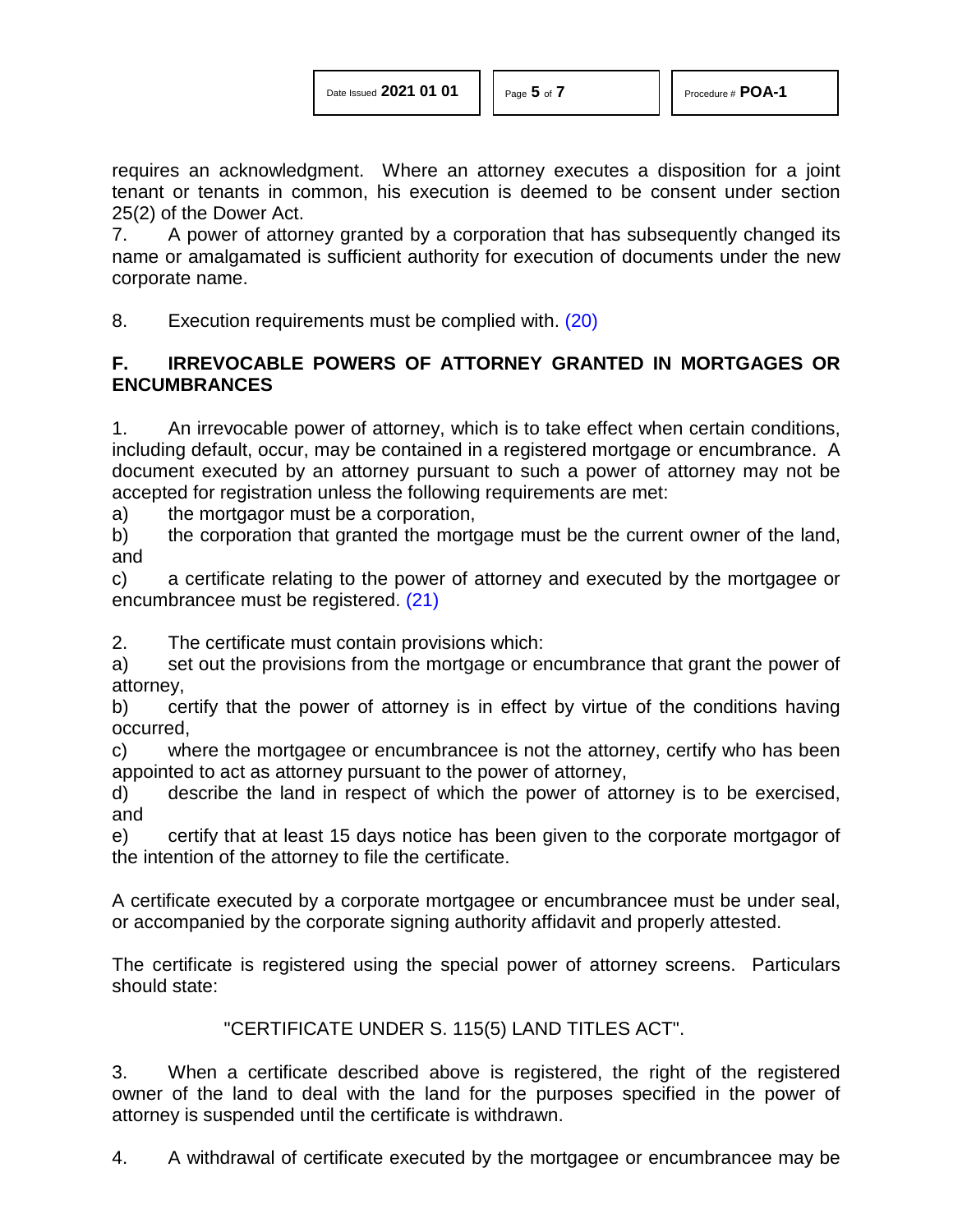<span id="page-5-14"></span>

registered. Attestation requirements must be complied with. [\(22\)](#page-6-7)

# **STATUTE AND CASE REFERENCES**

Statute references are to the Land Titles Act, R.S.A. 2000, c. L-4, unless otherwise indicated.

- <span id="page-5-0"></span>[1.](#page-0-0) s. 115(1)
- <span id="page-5-1"></span>[2.](#page-0-1) s. 1(r)
- <span id="page-5-2"></span>[3.](#page-0-2) s. 115(1)
- <span id="page-5-3"></span>[4.](#page-0-3) V. DiCastri, *Thom's Canadian Torrens System,* 2nd ed., at p. 685
- <span id="page-5-4"></span>[5.](#page-0-4) s. 115(3)
- <span id="page-5-5"></span>[6.](#page-0-5) s. 115(1)
- <span id="page-5-6"></span>[7.](#page-1-0) s. 115(3)
- <span id="page-5-7"></span>[8.](#page-1-1) s. 157; *Hebb v. Registrar of Titles*, [1983] 3 W.W.R. 48 (N.W.T.S.C.): a power of attorney is not registrable if the appointed attorney is the witness. The witness must not be a party to the transaction to which the instrument relates or a person having an immediate estate, interest or benefit (proprietary or otherwise).
- <span id="page-5-8"></span>[9.](#page-1-2) see procedures on Attestation [AFF-1,](http://www.servicealberta.ca/pdf/ltmanual/AFF-1.PDF) [AFF-2](http://www.servicealberta.ca/pdf/ltmanual/AFF-2.PDF) and [COR-1](http://www.servicealberta.ca/pdf/ltmanual/COR-1.PDF)
- <span id="page-5-9"></span>[10.](#page-1-3) V. DiCastri, *Thom's Canadian Torrens System, supra*, uses *In Re The Land Titles Act; Royal Trust Company's Case* [1921] 3 W.W.R. 246 (Sask. Master of Titles) as authority to state at page 688: "The question of whether or not a power of attorney providing for the appointment of officials for the time being of a corporation to execute documents is registrable was answered in the affirmative by the master of titles subject to the rights of the registrar to require proof to his satisfaction that the persons executing instruments under the power of attorney are in fact officials named there."
- <span id="page-5-10"></span>[11.](#page-2-0) V. DiCastri, *Thom's Canadian Torrens System, supra*, at p. 689 uses *Combes's Case* (1613) 9 Co Rep 75, 77 ER 843 as authority to state the following: "The general rule, apart from statute and in the absence of express authority to delegate, is that whenever a power reposes a personal trust and confidence in the donee of the power to exercise his own judgment and discretion he cannot refer the power to the execution of another for *delegatus non potest delegare.* (TRANSLATION: A delegate cannot delegate)
- <span id="page-5-11"></span>[12.](#page-2-1) see procedures on Attestation [AFF-1,](http://www.servicealberta.ca/pdf/ltmanual/AFF-1.PDF) [AFF-2](http://www.servicealberta.ca/pdf/ltmanual/AFF-2.PDF) and [COR-1](http://www.servicealberta.ca/pdf/ltmanual/COR-1.PDF)
- <span id="page-5-12"></span>[13.](#page-2-2) Milligan, M.T. in Re *The Land Titles Act*, [1918] 3 W.W.R. 139, (Sask. Master of Titles) permitted the registration of a power of attorney which also revoked the last power of attorney registered. In that case, he directed that the document be given two registration numbers – one for the registration of the revocation and one for the registration of the power of attorney. This differs from the Alberta practice where only one registration number is given the document even though it is serving two functions.
- <span id="page-5-13"></span>[14.](#page-3-0) A power of attorney can survive the death of the grantor if the power is coupled with an interest of the attorney in the land (e.g., the attorney may be the beneficial owner pursuant to an unregistered transfer from the grantor of the power: F.M.B. Reynolds and B.J. Davenport, *Bowstead on Agency,* 14th ed, p. 420 ff.).